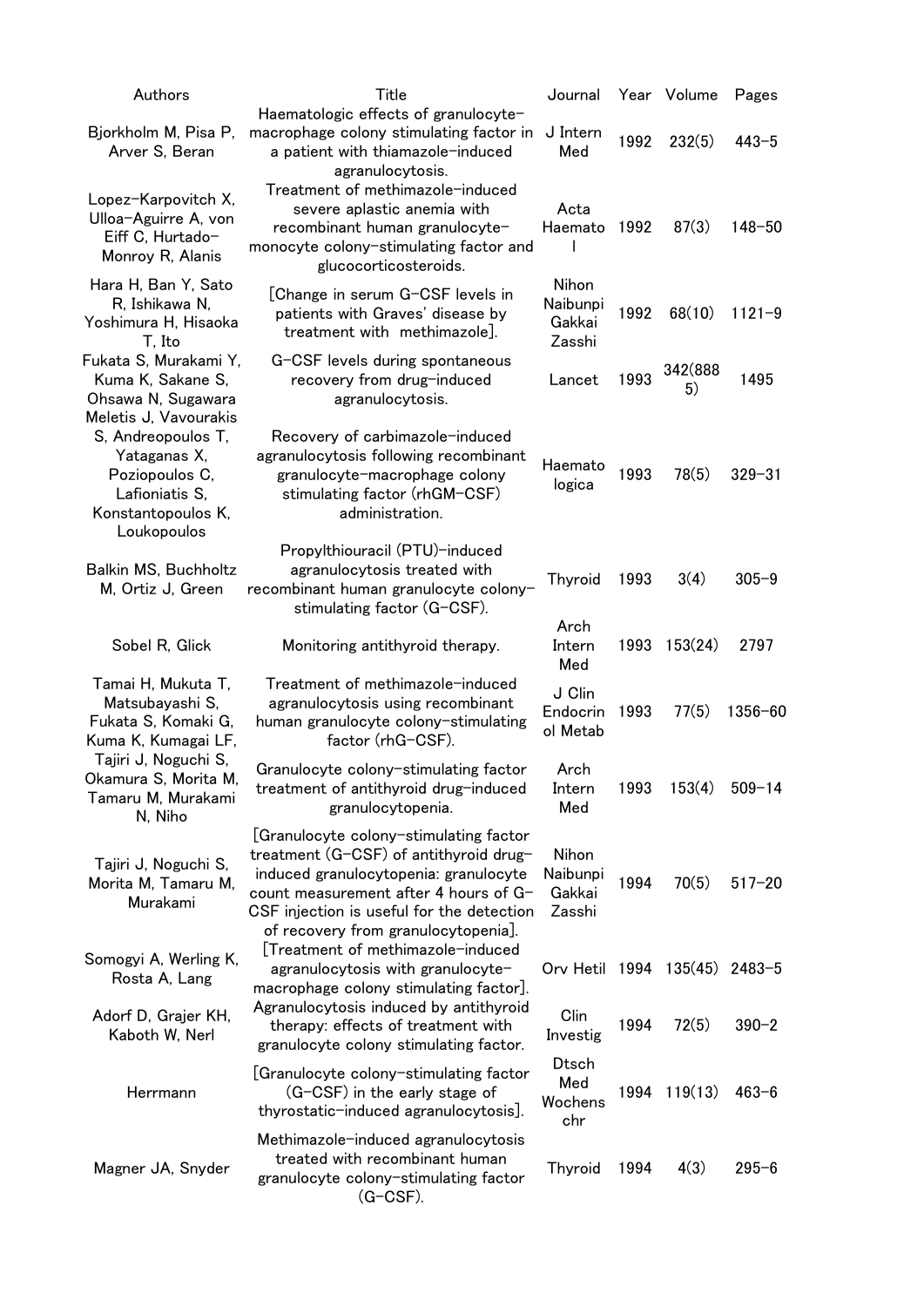| Meyer-Gessner M,<br>S, Olbricht T,<br>Reinwein                                                   | Antithyroid drug-induced<br>Benker G, Lederbogen agranulocytosis: clinical experience with<br>ten patients treated at one institution<br>and review of the literature.                                                 | J<br>Endocrin<br>ol Invest                       | 1994 | 17(1)  | $29 - 36$  |
|--------------------------------------------------------------------------------------------------|------------------------------------------------------------------------------------------------------------------------------------------------------------------------------------------------------------------------|--------------------------------------------------|------|--------|------------|
| Hurtado R, Candelaria<br>M, Majluf-Cruz A,<br>Sosa-Camas RE,<br>Labardini-Mendez                 | Drug-induced agranulocytosis treated<br>with granulocyte-macrophage colony<br>stimulating factor.                                                                                                                      | Rev<br>Invest<br>Clin                            | 1994 | 46(1)  | $59 - 61$  |
| Chien MN, Wang CH,<br>Tsan                                                                       | Methimazole-induced agranulocytosis<br>treated with recombinant human<br>granulocyte colony-stimulating factor<br>(rhG-CSF): a case report.                                                                            | Zhonghu<br>a Yi Xue<br>Za Zhi<br>(Taipei)        | 1995 | 56(5)  | $351 - 5$  |
| Freebairn RC, Young<br>RJ, Gomersall CD,<br>Wickham NW,<br>Critchley                             | Successful treatment of carbimazole-<br>induced agranulocytosis and severe<br>sepsis with granulocyte macrophage<br>colony stimulating factor.                                                                         | Anaesth<br>Intensive<br>Care                     | 1995 | 23(4)  | $510 - 2$  |
| Kreze A Jr, Kuvikova<br>A, Laca L, Kompis S,<br>Dobakova M, Babusik<br>P, Matecek L,<br>Pekarova | [Successful treatment of<br>agranulocytosis caused by carbimazole<br>using recombinant granulocyte-<br>macrophage colony stimulating factor].                                                                          | Vnitr<br>Lek                                     | 1995 | 41(7)  | $470 - 2$  |
| Moroni M, Tommaselli<br>F, Casagranda I, Rizzi<br>E, Porta                                       | Methimazole agranulocytosis treated<br>with recombinant human granulocyte<br>colony stimulating factor.                                                                                                                | Recenti<br>Prog<br>Med                           | 1995 | 86(6)  | 241        |
| Somogyi A, Rosta A,<br>Lang I, Werling                                                           | Treatment of drug-induced bone<br>marrow suppression with recombinant<br>human granulocyte/monocyte colony<br>stimulating factor.                                                                                      | Adverse<br>Drug<br>React<br>Toxicol<br>Rev       | 1996 | 15(2)  | $119 - 24$ |
| O'Hare JA, Azher                                                                                 | Carbimazole induced agranulocytosis:<br>rescue with human recombinant<br>granulocyte colony stimulating factor.                                                                                                        | Ir J Med<br>Sci                                  | 1997 | 166(4) | $239 - 40$ |
| Tendler BE, Shoukri<br>K, Malchoff C,<br>MacGillivray D,<br>Duckrow R, Talmadge<br>T, Ramsby     | Concurrence of Graves' disease and<br>dysplastic cerebral blood vessels of the<br>moyamoya variety.                                                                                                                    | Thyroid                                          | 1997 | 7(4)   | $625 - 9$  |
| Miyasaka Y,<br>Yoshimura M, Tabata<br>M, Iwasaka T, Inada                                        | Successful treatment of a patient with<br>Graves' disease on hemodialysis<br>S, Shozu A, Nishikawa complicated by antithyroid drug-induced<br>granulocytopenia and angina pectoris.<br>Usefulness of granulocyte count | Thyroid                                          | 1997 | 7(4)   | $621 - 4$  |
| Tajiri J, Noguchi S,<br>Murakami                                                                 | measurement four hours after injection<br>of granulocyte colony-stimulating factor<br>for detecting recovery from antithyroid                                                                                          | Thyroid                                          | 1997 | 7(4)   | $575 - 8$  |
| Westphal                                                                                         | drug-induced granulocytopenia.<br>Recombinant human granulocyte<br>colony-stimulating factor in treatment<br>of methimazole-induced                                                                                    | Endocr<br>Pract                                  | 1997 | 3(4)   | $240 - 2$  |
| Dai W, Zhang J, Zhan<br>Z, Xu B, Jin                                                             | [Retrospective analysis of 18 cases with<br>agranulocytosis induced by antithyroid<br>drugs].                                                                                                                          | Zhonggu<br>o Yi Xue<br>Ke Xue<br>Yuan<br>Xue Bao | 1998 | 20(3)  | $226 - 9$  |
| Roeloffzen WW,<br>Verhaegh JJ, van<br>Poelgeest AE,<br>Gansevoort                                | Fever or a soar throat after start of<br>antithyroidal drugs? A medical<br>emergency.                                                                                                                                  | Neth J<br>Med                                    | 1998 | 53(3)  | $113 - 7$  |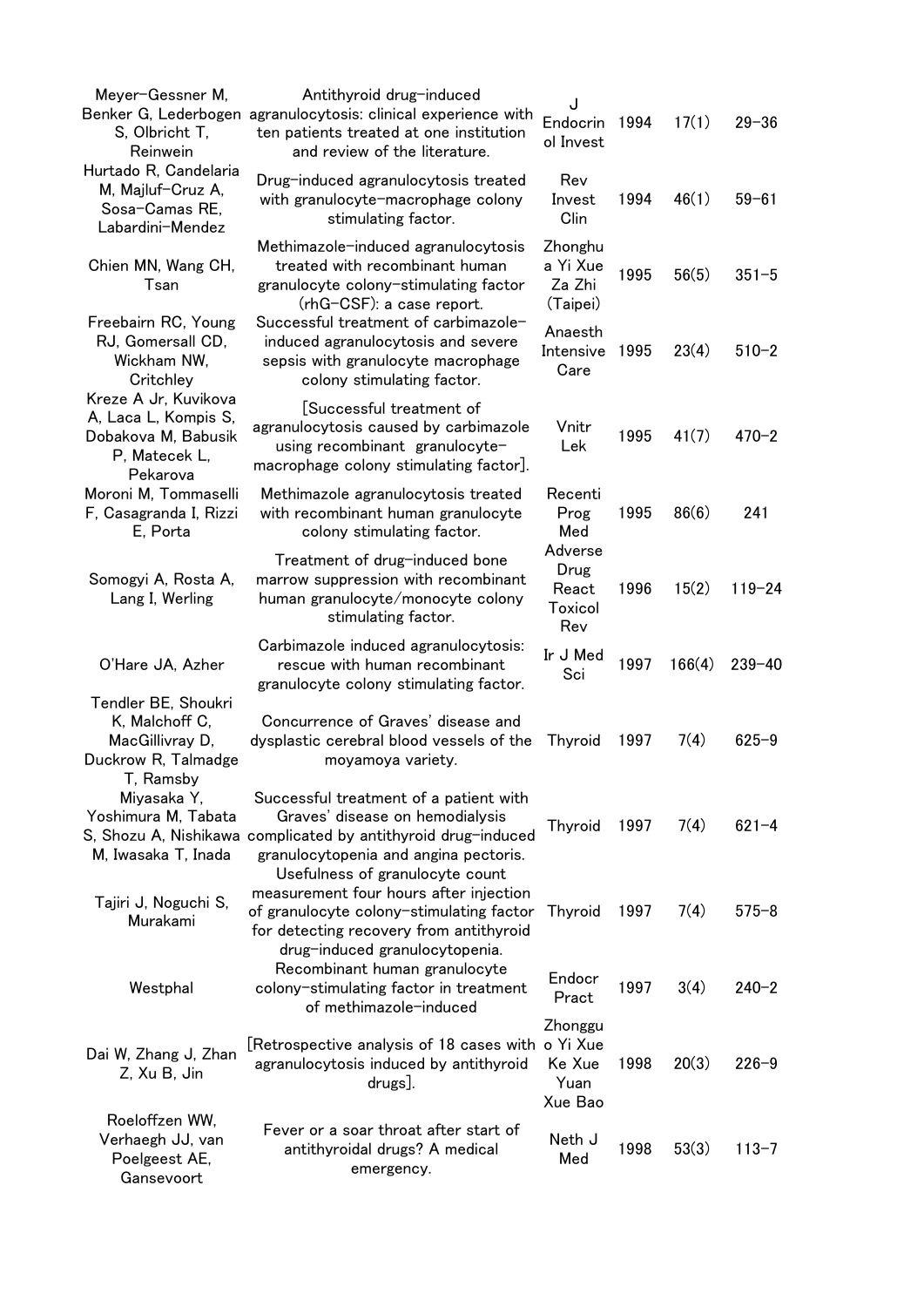| Mezquita P, Luna V,<br>Munoz-Torres M,<br>Torres-Vela E.<br>Lopez-Rodriguez F,<br>Callejas JL, Escobar-                        | Methimazole-induced aplastic anemia in<br>third exposure: successful treatment<br>with recombinant human granulocyte<br>colony-stimulating factor.   | <b>Thyroid</b>                          | 1998 | 8(9)           | $791 - 4$  |
|--------------------------------------------------------------------------------------------------------------------------------|------------------------------------------------------------------------------------------------------------------------------------------------------|-----------------------------------------|------|----------------|------------|
| Majeed                                                                                                                         | Thyrotoxicosis and antithyroid drugs.                                                                                                                | Postgrad<br>Med J                       | 1998 | 74(872)        | 382        |
| Iitaka M, Noh JY,<br>Kitahama S, Fukasawa<br>N, Miura S, Kawakami<br>Y, Kawasaki S,<br>Yamanaka K, Ishii J,<br>Katayama S, Ito | Elevated serum granulocyte colony-<br>stimulating factor levels in patients with<br>Graves' disease.                                                 | Clin<br>Endocrin<br>ol (Oxf)            | 1998 | 48(3)          | $275 - 80$ |
| Fukata S, Kuma K,<br>Sugawara                                                                                                  | Granulocyte colony-stimulating factor<br>(G-CSF) does not improve recovery<br>from antithyroid drug-induced<br>agranulocytosis: a prospective study. | Thyroid                                 | 1999 | 9(1)           | $29 - 31$  |
| Altunbas H, Yazicioglu<br>G, Balci MK,<br>Karayalcin U, Undar                                                                  | The use of recombinant human G-CSF<br>in the treatment of propylthiouracil-<br>induced agranulocytosis.                                              | Int J<br>Clin<br>Pract                  | 1999 | 53(5)          | $396 - 7$  |
| Hirsch D, Luboshitz J,<br><b>Blum</b>                                                                                          | Treatment of antithyroid drug-induced<br>agranulocytosis by granulocyte colony-<br>stimulating factor: a case of primum non<br>nocere.               | Thyroid                                 | 1999 | 9(10)          | $1033 - 5$ |
| Ryan                                                                                                                           | Severe neutropenia as an adverse<br>effect of methimazole in the treatment<br>of hyperthyroidism.                                                    | Clin<br>Excell<br>Nurse<br>Pract<br>Ned | 1999 | 3(1)           | $2 - 6$    |
| Shamelian SO, Nortier                                                                                                          | [Fever due to antithyroid agents].                                                                                                                   | Tijdschr<br>Geneesk<br>d                | 1999 | 143(5)         | $225 - 8$  |
| Lee CH, Liang                                                                                                                  | Antithyroid drug-induced<br>agranulocytosis.                                                                                                         | Hong<br>Kong<br>Med J                   | 1999 | 5(4)           | 394-396    |
| Mylonakis E, Akhtar<br>MS, Lopez F, Hussain<br>SI, Chen JL, Koutkia<br>P, Lamberton P,<br>Schiffman                            | Resolution of drug-induced<br>agranulocytosis.                                                                                                       | Geriatric<br>s                          | 2000 | 55(2)          | $89 - 91$  |
| Andres E, Kurtz JE,<br>Perrin AE, Dufour P,<br>Schlienger JL,                                                                  | Haematopoietic growth factor in<br>antithyroid-drug-induced<br>agranulocytosis.                                                                      | QJM                                     | 2001 | 94(8)          | $423 - 8$  |
| Nakamura S, Isaji M,<br>Ishimori                                                                                               | Morning granulocytopenia in a case of<br>Graves' disease.                                                                                            | Endocr J                                | 2001 | 48(2)          | $181 - 4$  |
| Calabro L, Alonci A,<br>Bellomo G, D'Angelo<br>A, Di Giacomo V,<br>Musolino                                                    | Methimazole-Induced Agranulocytosis<br>and Quick Recovery with G-CSF.                                                                                | Hematol<br>ogy                          | 2001 | 5(6)           | $479 - 82$ |
| Dai WX, Zhang JD,<br>Zhan SW, Xu BZ, Jin<br>H, Yao Y, Xin WC, Bai                                                              | Retrospective analysis of 18 cases of<br>antithyroid drug (ATD)-induced<br>agranulocytosis.                                                          | Endocr J 2002                           |      | 49(1)          | $29 - 33$  |
| Ivovic M, Radiojkovic<br>B, Penezic Z,<br>Stojkovic M, Tancic<br>M, Vujovic S,                                                 | [Agranulocytosis and acute coronary<br>syndrome in apathetic hyperthyroidism].                                                                       | Srp Arh<br>Celok<br>Lek                 | 2003 | $131(5-$<br>6) | $249 - 53$ |
| Joseph F, Younis N,<br>Bowen-Jones                                                                                             | Treatment of carbimazole-induced<br>agranulocytosis and sepsis with<br>granulocyte colony stimulating factor.                                        | Int J<br>Clin<br>Pract                  | 2003 | 57(2)          | $145 - 6$  |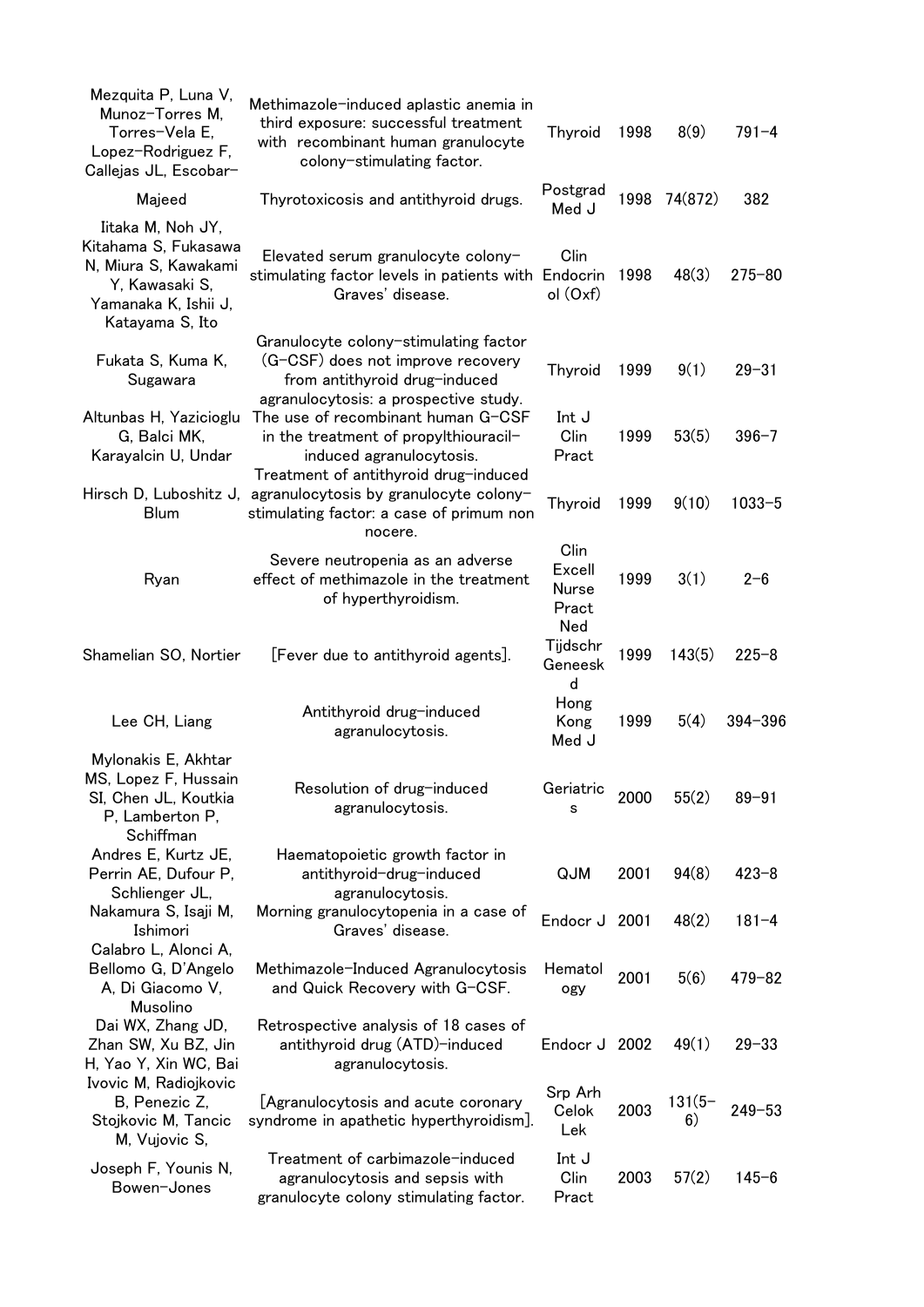| Murakami Y, Sasaki I,<br>Hiraiwa T, Arishima T,<br>Ito M, Hanafusa T,<br>Sakane S, Ohsawa N,<br>Takamatsu J,<br>Miyauchi A, Kuma | Serum concentrations of granulocyte<br>colony-stimulating factor (G-CSF) in<br>antithyroid drug-induced<br>agranulocytosis.                                                                                        | Endocr J 2004                     |      | 51(6)   | $579 - 85$               |
|----------------------------------------------------------------------------------------------------------------------------------|--------------------------------------------------------------------------------------------------------------------------------------------------------------------------------------------------------------------|-----------------------------------|------|---------|--------------------------|
| Tajiri J, Noguchi                                                                                                                | Antithyroid drug-induced<br>agranulocytosis: how has granulocyte<br>colony-stimulating factor changed                                                                                                              | <b>Thyroid</b>                    | 2005 | 15(3)   | $292 - 7$                |
| Vilchez FJ, Torres I,<br>Garcia-Valero A,<br>Lopez-Tinoco C, de<br>Los Santos A,<br>Aguilar-Diosdado                             | Concomitant agranulocytosis and<br>hepatotoxicity after treatment with<br>carbimazole.                                                                                                                             | Ann<br>Pharmac<br>other           | 2006 | 40(11)  | $2059 - 63$              |
| Jakucs J, Pocsay                                                                                                                 | Successful treatment of methimazole-<br>induced severe aplastic anemia with<br>recombinant human granulocyte colony- Endocrin<br>stimulating factor and high-dosage<br>steroids.                                   | J<br>ol Invest                    | 2006 | 29(1)   | $74 - 7$                 |
| Oh EJ, Chae HJ, Park<br>YJ, Park JW, Han                                                                                         | Agranulocytosis, plasmacytosis, and<br>thrombocytosis due to methimazole-<br>induced bone marrow toxicity.                                                                                                         | ل Am<br>Hematol                   | 2007 | 82(6)   | 500                      |
| Huang CH, Li KL, Wu<br>JH, Wang PN, Juang                                                                                        | Antithyroid drug-induced<br>agranulocytosis: report of 13 cases.                                                                                                                                                   | Chang<br>Gung<br>Med J            | 2007 | 30(3)   | $242 - 8$                |
| Jabr                                                                                                                             | Methimazole-induced severe febrile<br>neutropenia responding to recombinant<br>human granulocyte colony stimulating<br>factor.                                                                                     | South<br>Med J                    | 2008 | 101(6)  | 665                      |
| Lehtihet M, Zedenius<br>J, Hellden A, Axelsson<br>R, Calissendorff                                                               | [Antithyroid drug-induced<br>agranulocytosis. A rare but dreaded<br>condition].                                                                                                                                    | Lakartid<br>ningen                | 2009 | 106(41) | $2607 - 8$<br>$2610 - 1$ |
| Sun MT, Tsai CH,<br>Shih                                                                                                         | Antithyroid drug-induced<br>agranulocytosis.                                                                                                                                                                       | J Chin<br>Med<br>Assoc            | 2009 | 72(8)   | $438 - 41$               |
| Vyas AA, Vyas P,<br>Fillipon NL,<br>Vijayakrishnan R,<br>Trivedi                                                                 | Successful treatment of thyroid storm<br>with plasmapheresis in a patient with<br>methimazole-induced agranulocytosis.                                                                                             | Endocr<br>Pract                   | 2010 | 16(4)   | $673 - 6$                |
| Ozlem C, Deram B,<br>Mustafa S, Koray T,<br>Cuyan D, Ertugrul                                                                    | Propylthiouracil-induced anti-neutrophil<br>cytoplasmic antibodies and<br>agranulocytosis together with<br>granulocyte colony-stimulating factor<br>induced Sweet's syndrome in a patient<br>with Graves' disease. | Intern<br>Med                     | 2011 | 50(18)  | $1973 - 6$               |
| Minamitani K, Oikawa<br>J, Wataki K, Kashima<br>K, Hoshi M, Inomata<br>H, Ota                                                    | A Report of Three Girls with Antithyroid<br>Drug-Induced Agranulocytosis;<br>Retrospective Analysis of 18 Cases<br>Aged 15 Years or Younger Reported<br>between 1995 and 2009.                                     | Clin<br>Pediatr<br>Endocrin<br>ol | 2011 | 20(2)   | $39 - 46$                |
| Pinto ME, Banda C,<br>Seas                                                                                                       | [Pulmonary aspergillosis due to<br>methimazole-induced neutropenia: a<br>case report].                                                                                                                             | Rev<br>Peru<br>Med Exp<br>Salud   | 2012 | 29(2)   | $255 - 8$                |
| Mutharasan P, Oatis<br>W, Kwaan H, Molitch                                                                                       | Delayed anithyroid drug-induced<br>agranulocytosis.                                                                                                                                                                | Endocr<br>Pract                   | 2012 | 18(4)   | $e69 - 72$               |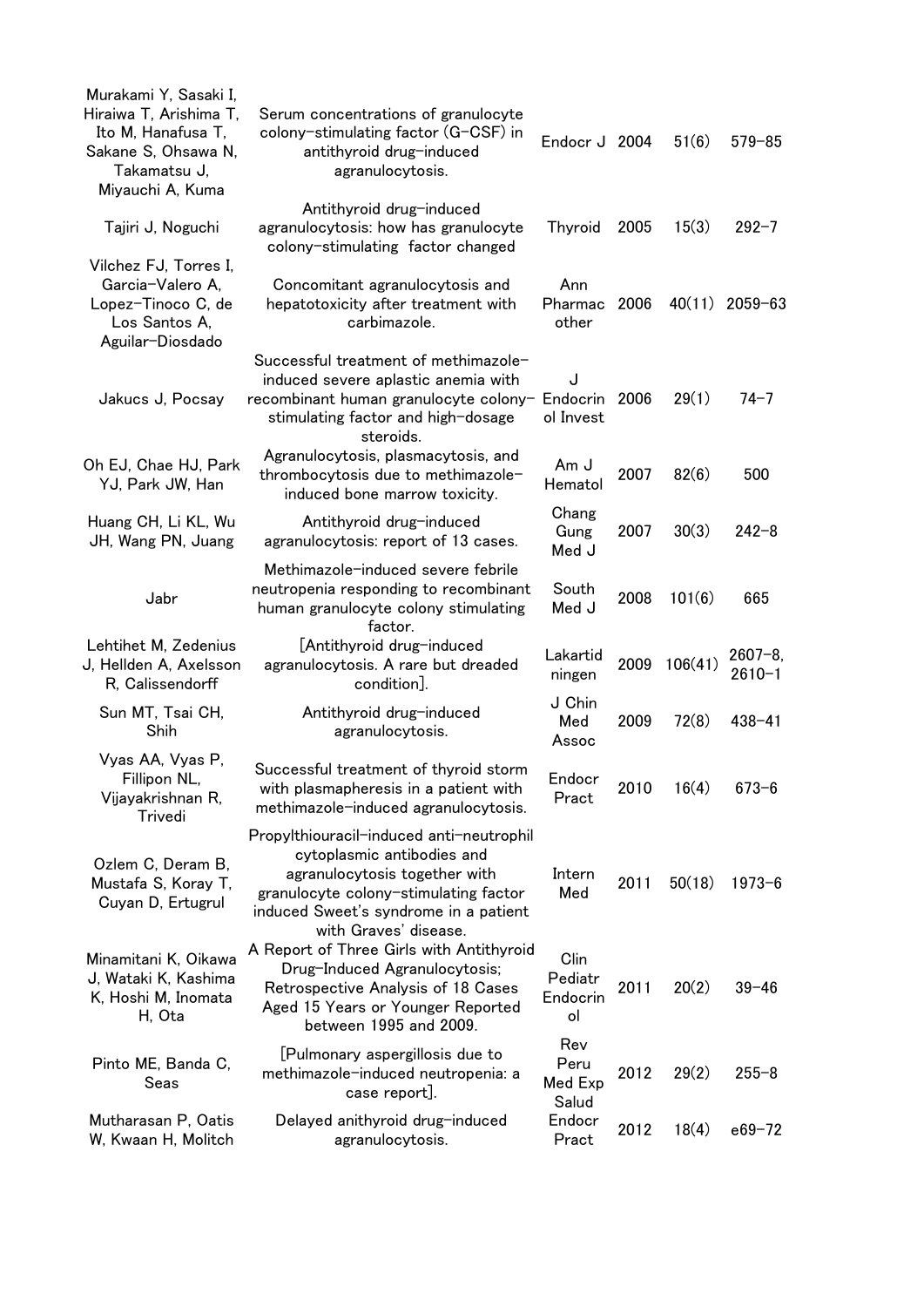| Watanabe N,<br>Narimatsu H, Noh JY,<br>Yamaguchi T,<br>Kobayashi K, Kami M,<br>Kunii Y, Mukasa K, Ito | Antithyroid drug-induced hematopoietic<br>damage: a retrospective cohort study of<br>agranulocytosis and pancytopenia<br>involving 50,385 patients with Graves'<br>disease.                                                           | J Clin<br>Endocrin<br>ol Metab                  | 2012 | 97(1)              | $E49 - 53$  |
|-------------------------------------------------------------------------------------------------------|---------------------------------------------------------------------------------------------------------------------------------------------------------------------------------------------------------------------------------------|-------------------------------------------------|------|--------------------|-------------|
| Khaliq W, Ponor L,<br>Cheripalli P, Tangella<br>K, Chaudhry                                           | Agranulocytosis secondary to<br>propylthiouracil.                                                                                                                                                                                     | QJM                                             | 2012 | 105(11) 1109-11    |             |
| Rayner SG, Hosseini<br>F, Adedipe                                                                     | Sepsis mimicking thyroid storm in a<br>patient with methimazole-induced<br>agranulocytosis.                                                                                                                                           | BMJ<br>Case<br>Rep                              | 2013 | 2013               |             |
| Bessembinders K,<br>Brinkers JM, van der<br>Linden PD, van<br>Keulen K, de                            | [Acute agranulocytosis from thiamazole:<br>points for improvement in daily<br>practice].                                                                                                                                              | Ned<br>Tijdschr<br>Geneesk<br>d                 | 2013 | 157(25)            | A6351       |
| Yang J, Zhong J, Xiao<br>XH, Zhou LZ, Chen<br>YJ, Liu JH, Cao RX,<br>Wen                              | The relationship between bone marrow<br>characteristics and the clinical<br>prognosis of antithyroid drug-induced<br>agranulocytosis.                                                                                                 | Endocr J 2013                                   |      | 60(2)              | $185 - 9$   |
| Xiao F, Li C, You L,<br>Qian W, Wei                                                                   | Massive plasmacytosis with severe<br>marrow suppression induced by<br>methimazole in Graves' disease<br>patients: case report and literature                                                                                          | Int J<br>Clin Exp<br>Med                        | 2014 | 7(10)              | $3605 - 8$  |
| Kaysin A, Viera                                                                                       | A case of atypical Bartonella henselae<br>infection in a patient with methimazole-<br>induced agranulocytosis.                                                                                                                        | <b>BMJ</b><br>Case<br>Rep                       | 2015 | 2015               |             |
| Kim HK, Yoon JH,<br>Jeon MJ, Kim TY,<br>Shong YK, Lee MJ,<br>JY, Kim SW, Chung<br>JH, Kang            | Characteristics of Korean Patients with<br>Antithyroid Drug-Induced<br>Kim BH, Kim IJ, Joung Agranulocytosis: A Multicenter Study in<br>Korea.                                                                                        | Endocrin<br>ol Metab<br>(Seoul)                 | 2015 | 30(4)              | $475 - 80$  |
| Kim EC, Park JB,<br>Hong JY, Kang                                                                     | Extensive gingival necrosis and<br>sequestration of the alveolar bone<br>caused by methimazole-induced<br>neutropenia and three-year follow-up.                                                                                       | J<br>Periodon<br>tal<br>Implant                 | 2015 | 45(2)              | $76 - 80$   |
| Chaudhry LA, Mauzen<br>KF, Ba-Essa E,<br>Beyer G, Kuster I,                                           | Antithyroid drug induced a<br>granulocytosis: what still we need to                                                                                                                                                                   | Pan Afr<br>Med J                                | 2016 | 23                 | 27          |
| Budde C, Wilhelm E,<br>Hoene A, Evert K,<br>Stracke S, Friesecke<br>S, Mayerle J,                     | [Hyperthyroid and acute tonsillitis in a<br>23-year-old woman].                                                                                                                                                                       | Internist<br>(Berl)                             | 2016 | 57(7)              | $717 - 23$  |
| Nakamura H, Ide A,<br>Kudo T, Nishihara E,<br>Ito M, Miyauchi                                         | Periodic Granulocyte Count Measuring<br>Is Useful for Detecting Asymptomatic<br>Agranulocytosis in Antithyroid Drug-<br>Treated Patients with Graves' Disease.                                                                        | Eur<br><b>Thyroid</b><br>J                      | 2016 | 5(4)               | $253 - 260$ |
| Sarker T, Ozgonenel<br>B, Gadgeel M, Buck S,<br>Adhikari A,<br>Ravindranath                           | Methimazole Induced Total Myeloid<br>Aplasia with Delayed Recovery Despite<br>Granulocyte Colony Stimulating Factor<br>(G-CSF): Marrow Progenitor Recovery<br>Kinetics.                                                               | Indian J<br>Hematol<br><b>Blood</b><br>Transfus | 2016 | 32(Sup)<br>pl $1)$ | $214 - 8$   |
| Yang J, Zhu YJ,<br>Zhong JJ, Zhang J,<br>Weng WW, Liu ZF, Xu<br>Q, Dong                               | Characteristics of Antithyroid Drug-<br>Induced Agranulocytosis in Patients<br>with Hyperthyroidism: A Retrospective<br>Analysis of 114 Cases in a Single<br>Institution in China Involving 9690<br>Patients Referred for Radioiodine | <b>Thyroid</b>                                  | 2016 | 26(5)              | $627 - 33$  |